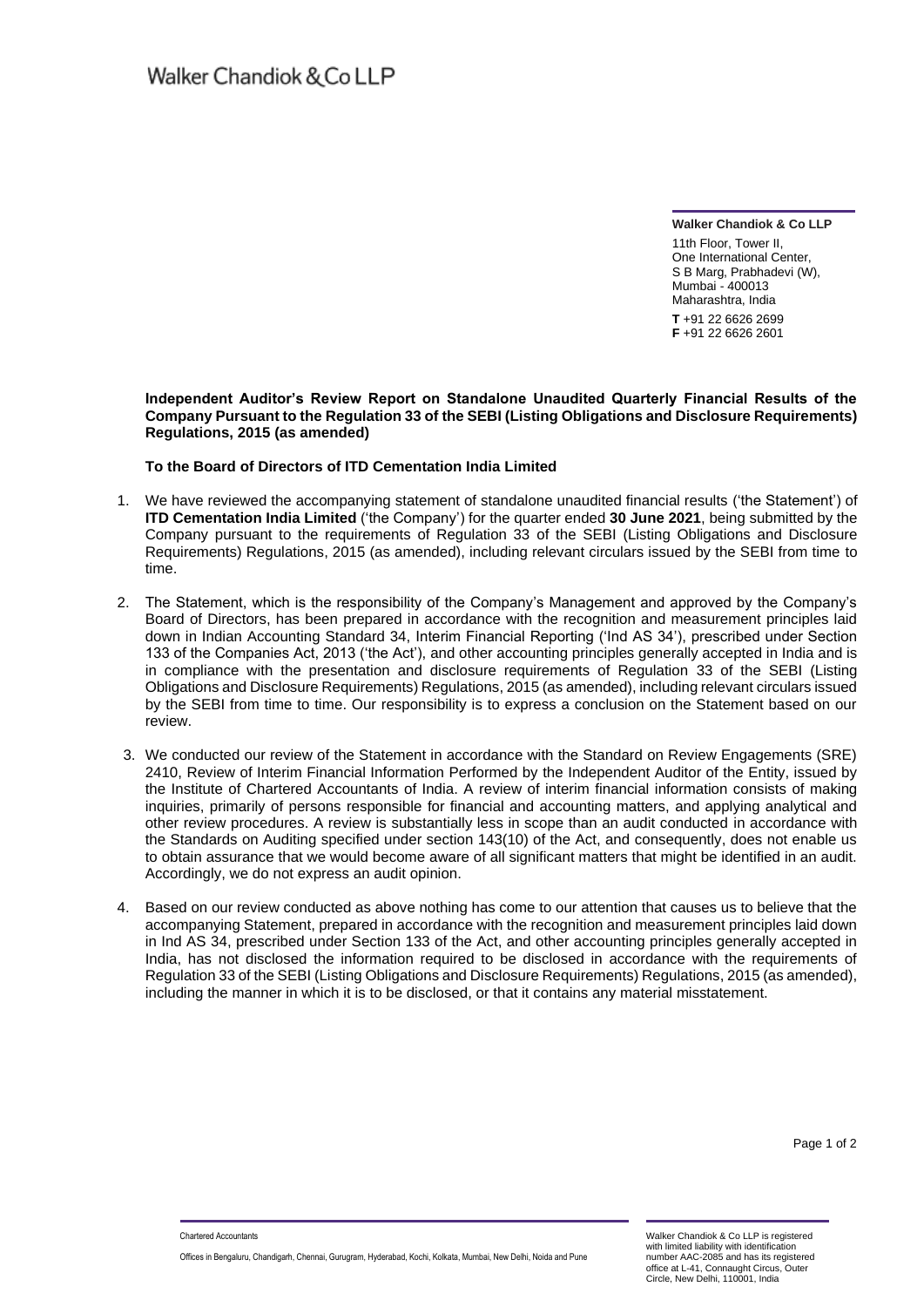### **ITD Cementation India Limited Independent Auditor's Review Report on Standalone Unaudited Quarterly Financial Results of the Company Pursuant to the Regulation 33 of the SEBI (Listing Obligations and Disclosure Requirements) Regulations, 2015 (as amended)**

5. We draw attention to Note 3 to the accompanying Statement, with regard to management's evaluation of uncertainty arising due to continuing COVID-19 pandemic and related probable events and their impact on the Company's operations and on the accompanying Statement of the Company as at and for the quarter ended 30 June 2021. The impact of these uncertainties on the Company is significantly dependent on future developments. Our conclusion is not modified in respect of this matter.

# For **Walker Chandiok & Co LLP**

Chartered Accountants Firm Registration No:001076N/N500013

RAKESH RAMAWATAR AGARWAL AGARWAL Digitally signed by RAKESH RAMAWATAR Date: 2021.08.05 17:43:55 +05'30'

#### **Rakesh R. Agarwal** Partner Membership No:109632

## **UDIN:21109632AAAAKE8333**

Place: Mumbai Date: 05 August 2021

Page 2 of 2

Offices in Bengaluru, Chandigarh, Chennai, Gurugram, Hyderabad, Kochi, Kolkata, Mumbai, New Delhi, Noida and Pune

Walker Chandiok & Co LLP is registered with limited liability with identification number AAC-2085 and has its registered office at L-41, Connaught Circus, Outer Circle, New Delhi, 110001, India